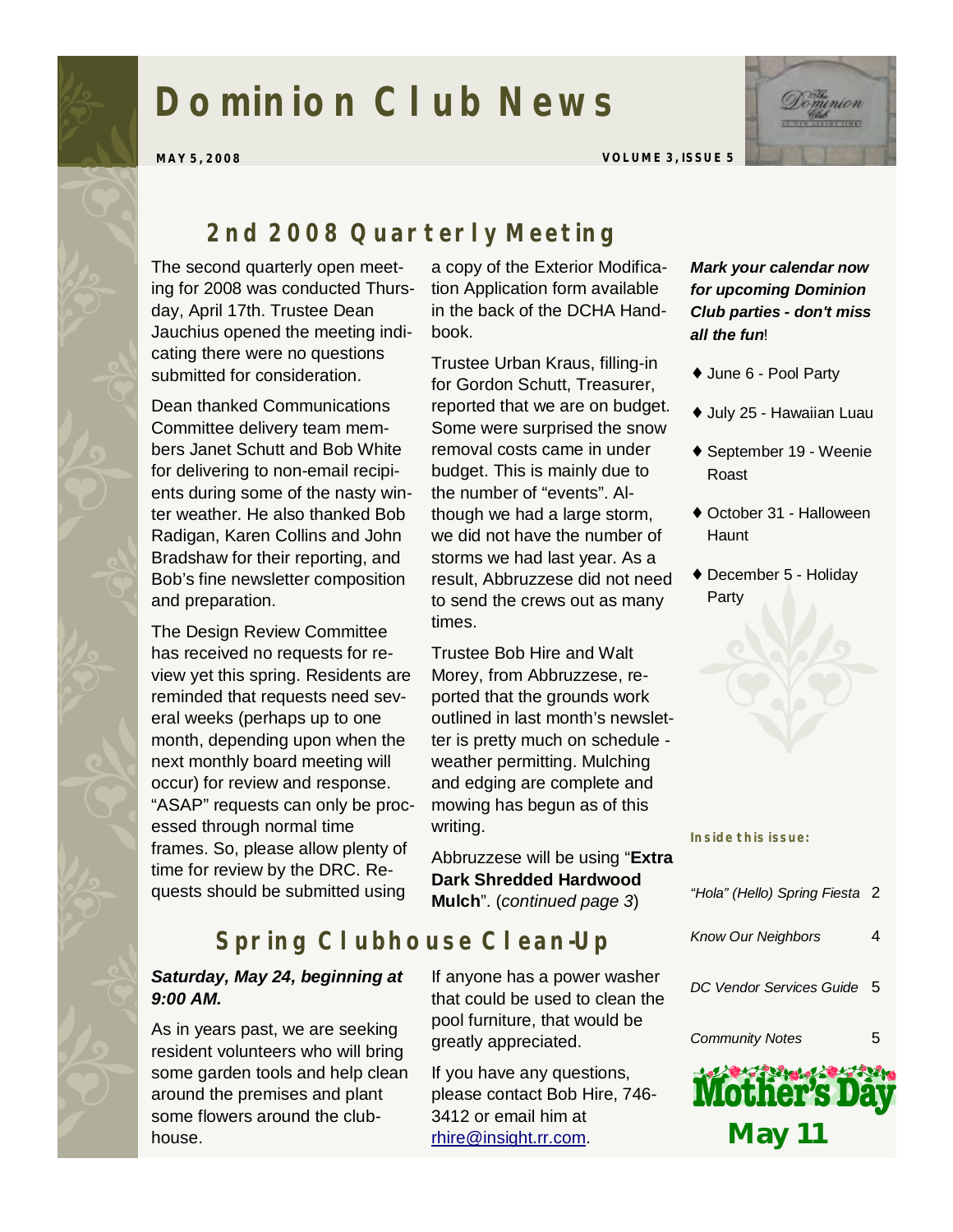**Page <sup>2</sup>VOLUME 3, ISSUE 5** 

# *"Hola" (Hello) Spring Fiesta*

Sixty Dominion Club residents enjoyed a fun party at the Dominion Clubhouse on Friday, April 18, 2008. The weather was perfect with temperatures in the high 70's. We observed lots of fun and laughter with neighbors.

Many people brought their favorite Spanish/Mexican dishes for others to sample. Expressions heard during the evening: "Wow, What a feast." "I just love Mexican food." "A Mexican Flan – delicious." "This is a great party."

The Party Committee served soft and hard Tacos with plenty of meat, refried beans and all the toppings you can imagine. Plates were full and people enjoyed a "feast."

Dick & Wanda LaFayette borrowed from the library 5 CD's of Spanish and Mexican music. It was piped over the sound system to add to the festivities. Ron Stauffer won the "Guess how many Pinto beans in the jar." His prize – a talking bull. A drawing was held for two door prizes. Winners were: Linda Kretschmaier and Lou Becker.





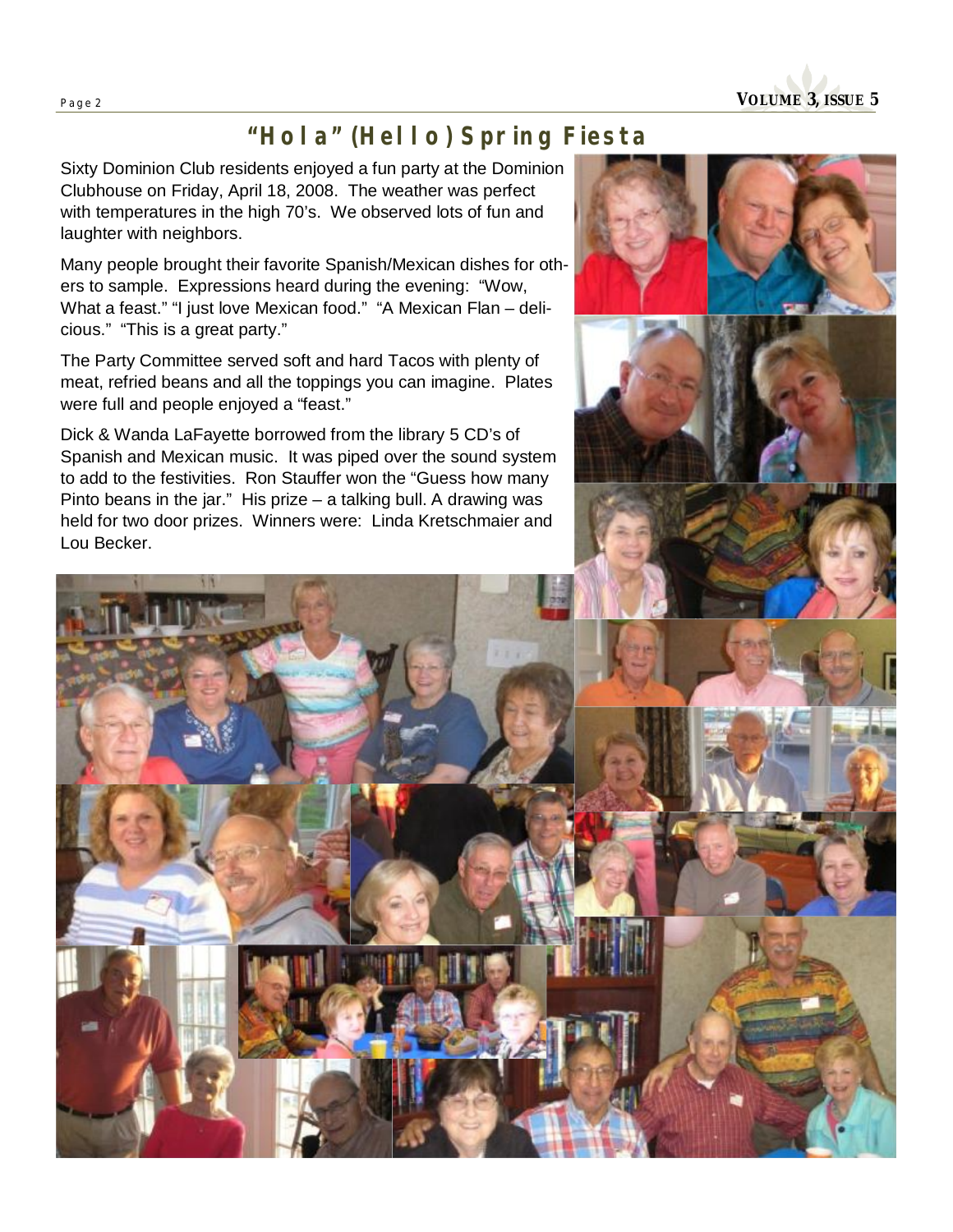

# *2nd 2008 Quarterly Meeting (continued)*

Residents who wish to purchase additional mulch for other beds around their property may do so at Ohio Mulch, located at 4665 Westerville Road—891- 3242. The mulch comes in 3 shred grades, from coarse to fine. The 2 cubic foot bags range from \$3.79, 3.99 and 4.99 corresponding to the 3 grades of mulch.

Walt also reported that repair work for concrete broken during the winter snow plowing will begin soon. Turf repair has been completed.

Bob reported on the board's solution to the problems of mulch blowing into the swimming pool and stress to nearby shrubs due to too much water.

Two shrub rows nearest the pool will be removed and replaced with sod. The turf will survive better, and no mulch will be there to be either blown or tracked into the pool, or float across the patio during rainstorms.

This will cost \$420. The alternative considered was to change the bedding material around the shrubs to large aggregate. That would have cost over \$3,600 for materials, some site preparation labor, then additional volunteer labor from members of the community to finish the job. Future savings will be realized due to lower pool cleaning requirements, and less shrub row maintenance.

Trustee Barry Turner reported the targeted pool opening is for the weekend of Memorial Day. If possible, it will be opened sooner. Pool hours are from 10:00 AM to 10:00 PM. However, from 10:00 AM to 1:00 PM and from 4:00 PM to 6:00 PM, the pool will be open for children under the age of 18 who are accompanied by a resident. There is a limit of 6 resident-accompanied guests for any DCHA household.

Barry reported that the pesky fruit fly problem in the clubhouse has been addressed.

Barry secured a quote for driveway sealing for the community. The price ranges are: \$40 to \$60 for small driveways, \$65 to \$85 for intermediate sized driveways, and \$180 to \$200 for large and/or double driveways. The price range is not only size dependent, but also depends upon how much crack filling or patching will be needed before the sealant is applied.

The contractor is Ace Blacktop. Arrangements can be made by calling Mr. Jim Smith, at 877-1508 (business) or 864- 0644 (home). He will try to arrange the treatments in groupings of 5 or more to keep the prices low. Ace Blacktop is presently working the following 2 time blocks, WEATHER PERMITTING. The first is Thursday, May 22nd through Saturday, May 24th—these dates immediately precede Memorial Day. The second is Monday, June 23rd through Thursday, June 26th.

Please notify Becky Colburn, Towne Properties if you need to park on the street for several days to permit the sealer *\$40 to \$60 for*  to set-up and harden and the New Albany Police (855-7544) if you park in front of your driveway.

Trustee Urban Kraus finished the meeting *intermediate sized*  with an update on the lawsuit involving the DCHA. Basically, we are on the time line shown on the website of the Franklin County Clerk of the Court of Common Pleas. The full text of the suit can be found at::

<http://fcdcfcjs.co.franklin.oh.us/> CaseInformationOnline/caseSearch

Input **07 CV 017384** into the last three boxes after "Case" on the form then click the "Search" button.



*Spring Clubhouse Cleanup and Flower Planting Day* 

*Saturday, May 24, beginning at 9 AM* 



*"quote for driveway sealing for the community—The price ranges are: small driveways, \$65 to \$85 for driveways, and \$180 to \$200 for large and/or double driveways"*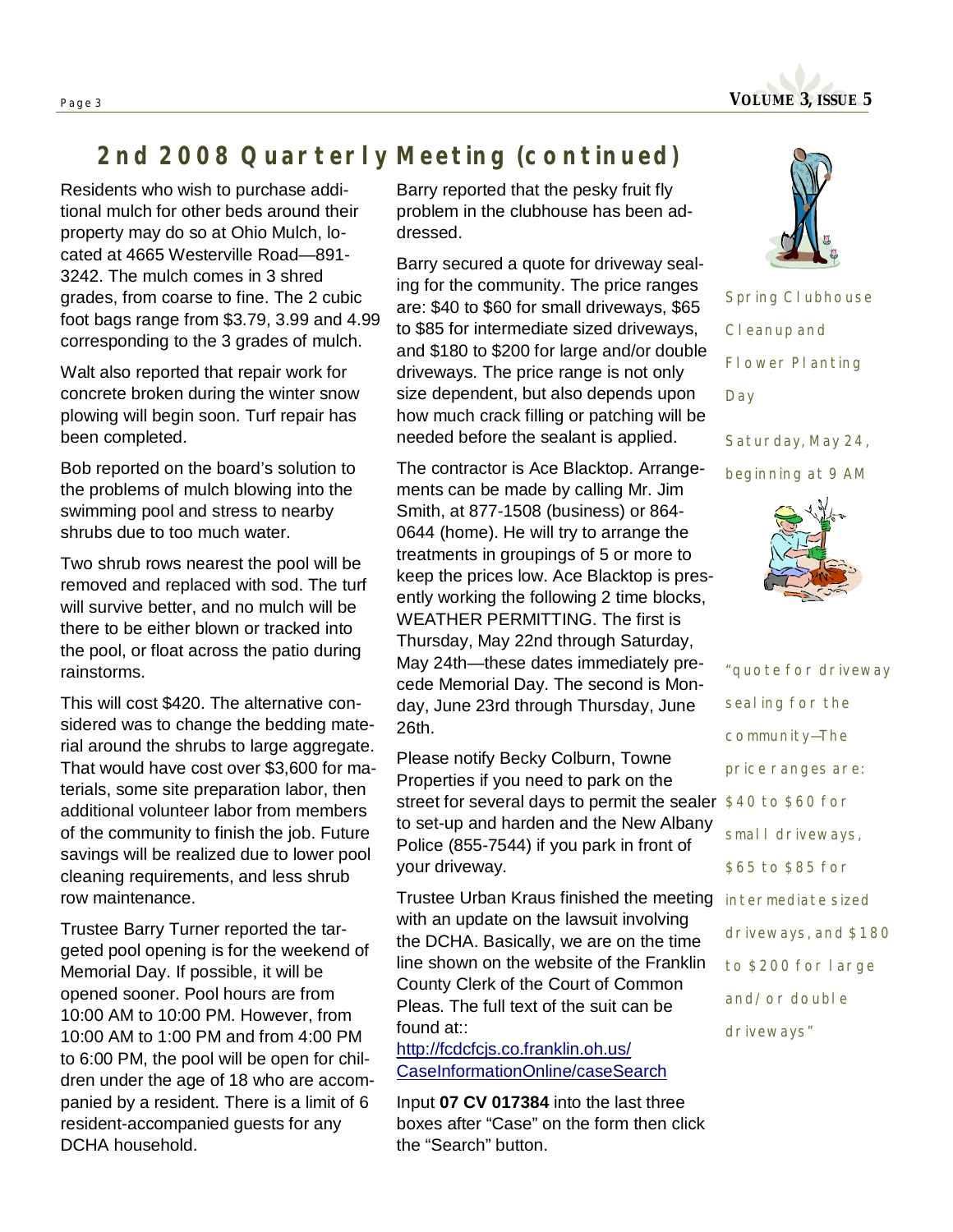**Page <sup>4</sup>VOLUME 3, ISSUE 5** 

## *Getting To Know Our Neighbors by John Evans*

My wife Karen and I discovered the Dominion Club several years ago and put our house at Heron Bay up for sale in order to move to this wonderful community. We were delighted that there was a good selection of resale homes on the market last summer when our lake house sold and quickly closed on our home on Joysmith Circle. Winter appears to be coming to an end and we are beginning to enjoy the pleasures of warm weather living in the area.

I am a 1961 graduate from Reynoldsburg High School and Karen is a 1961 graduate of North High School. We met at Ohio State University and were married in 1963. We had two children, Sherry and Rick, prior to graduation in 1966. My degree was in electrical engineering and Karen's degree was in elementary education. I began my career with Western Electric in 1966 at the Columbus Works on East Broad Street and retired from Lucent Technologies at the same location 34 years later. Over that period of time our family moved from Columbus to New Jersey to Columbus to Illinois to New Jersey to Columbus to Florida and finally back to Columbus following my varied work assignments. Also during that period I completed masters degrees in both engineering and business administration. Karen also completed a masters degree in library science and taught in public schools and worked in public libraries in each of these locations.

Poor Sherry and Rick thought they were nomads while growing up. As a result, Sherry has lived in Mason, Ohio after completing her Bachelor of Science in Medical Records Administration from Ohio State University in 1984. She has subsequently completed her Master of Science in Nursing and works as a Nurse

Practitioner. She has four children; Tyler, Evan, Riley, and Addison who range in age from 22 to 2 years old. Tyler is a senior at UC, Evan is transferring to OSU this fall, and Riley will start college next year (That will make four generations of our family that have attended OSU). Rick has lived in the Columbus area

since he moved here from New Jersey to attend OSU in 1984. Rick graduated from OSU with a Bachelor of Science .in Psychology and from Hocking State with a RN degree. Rick is married to a wonderful girl named Vicki and has three darling little girls; Rachel, Olivia, and Lauryn who range in age from 8 to 3 years old. Rick and his family currently live in Pickerington. I also have a sister, Nancy, living in Reynoldsburg and a sister, Mary, living in Pickerington.

My hobbies include golf, tennis, reading, and home improvement. Although the latter hobby will be phased out with our move into our home at the Dominion Club which is mostly maintenance free and currently needs no major improvements. Karen's hobbies include reading, playing bridge, traveling, and spending as much time with the seven grandchildren as possible. Some of our travels include Alaska, Ireland, Wales, Scotland, New Zealand, the Canadian Rockies, Newfoundland, the US Northwest, the US Northeast, the US Southwest, and Florida. We are looking forward to our next trip to central Canada and a return visit to Wales.

We thank our Dominion Club neighbors for their warmth and friendliness in welcoming us to the neighborhood and we look forward to meeting those we have not yet met.



Karen & John Evans 6930 Joysmith Circle

> *"...our family moved from Columbus to New Jersey to Columbus to Illinois to New Jersey to Columbus to Florida and finally back to Columbus…*

*...four generations of our family have attended OSU…"* 

**Memorial Day May 26**